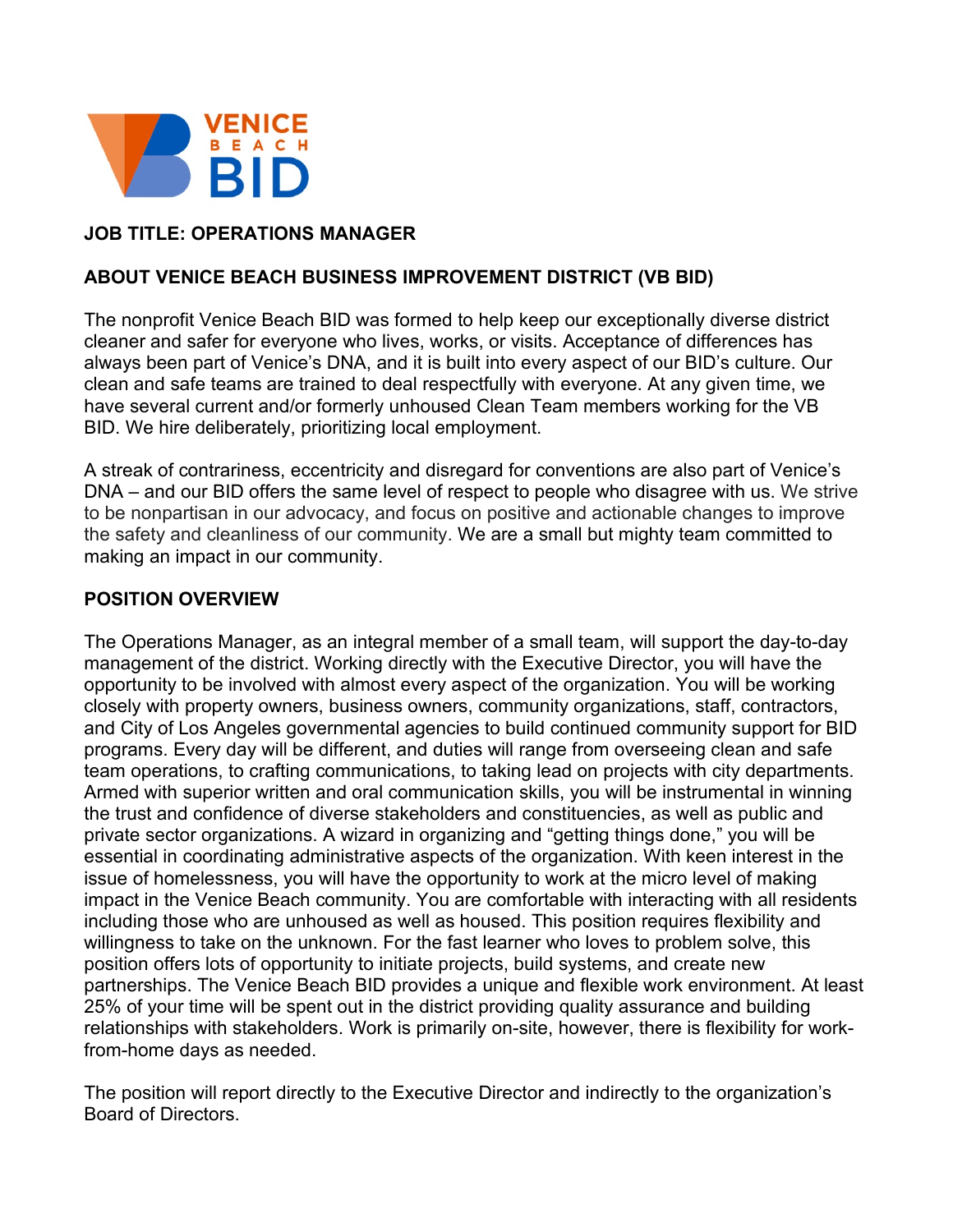# **ROLES AND RESPONSIBILITIES**

#### District Relations & Stakeholder Services

- Respond to stakeholder and community questions and requests for services.
- Spend time walking in the Venice Beach district (outside up to 25% of the time) to establish relationships with Stakeholders, Businesses and Community Members.
- Establish and maintain effective working relationships with property owners, city officials, LAPD, Rec & Parks, local social service agencies, and small business owners.
- Collaborate with staff, contractors, and Board of Directors as needed to solve multifaceted community issues with excellent problem-solving skills.
- Provide guidance to clean and safe teams on more complex district issues and requests that come in through dispatch and on the ground staff.
- Attend community meetings as a representative of the BID.
- Develop and coordinate the communication of the BID's value to property owners; oversee data collection and reporting in quarterly newsletter.
- Create and implement initiatives to enhance public perception of the Venice Beach BID.

# Operations & Administration

- Provide daily oversight and ensure quality control of the services provided by our contractors to the district (this position requires that you are out in the field 25% of the time).
- Identify, research, and manage key maintenance and/or safety related projects throughout the district.
- Collaborate with City officials, stakeholders, and contractors on district projects that require ongoing management, such as street sign replacement.
- Manage facilities issues ranging from utilities to repairs. Identify vendors, obtain and compare quotes, set up or adjust accounts as needed. Research products and competitively-priced sources for those products.
- Produce high quality materials including documents for public Board meetings, draft reports, agendas, letters, memos, etc.
- Manage and respond to the organization's general email account.
- Maintain record of and review of invoices.
- Coordinate quarterly team appreciation events.
- Support in a variety of administrative tasks such as the scheduling and preparation of meetings, taking meeting notes, and returning constituent phone calls and emails as delegated by the Executive Director.
- Research projects as assigned.
- Special projects as assigned.